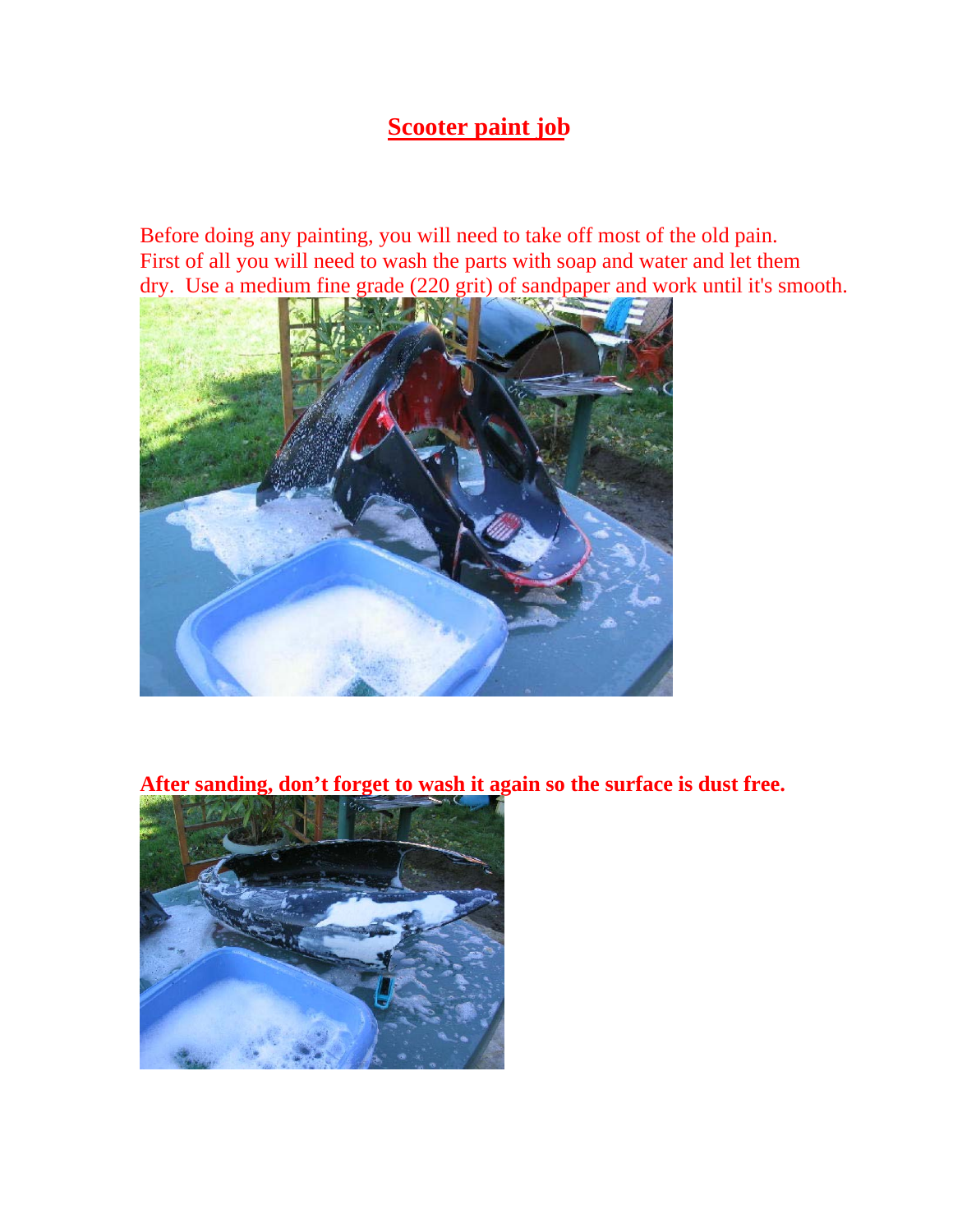**Your next step would be to dry your body for around 45 minutes to an hour (depending on the air temperature).** 



**Next you'll need to suspend your body parts like this in a closed area.**

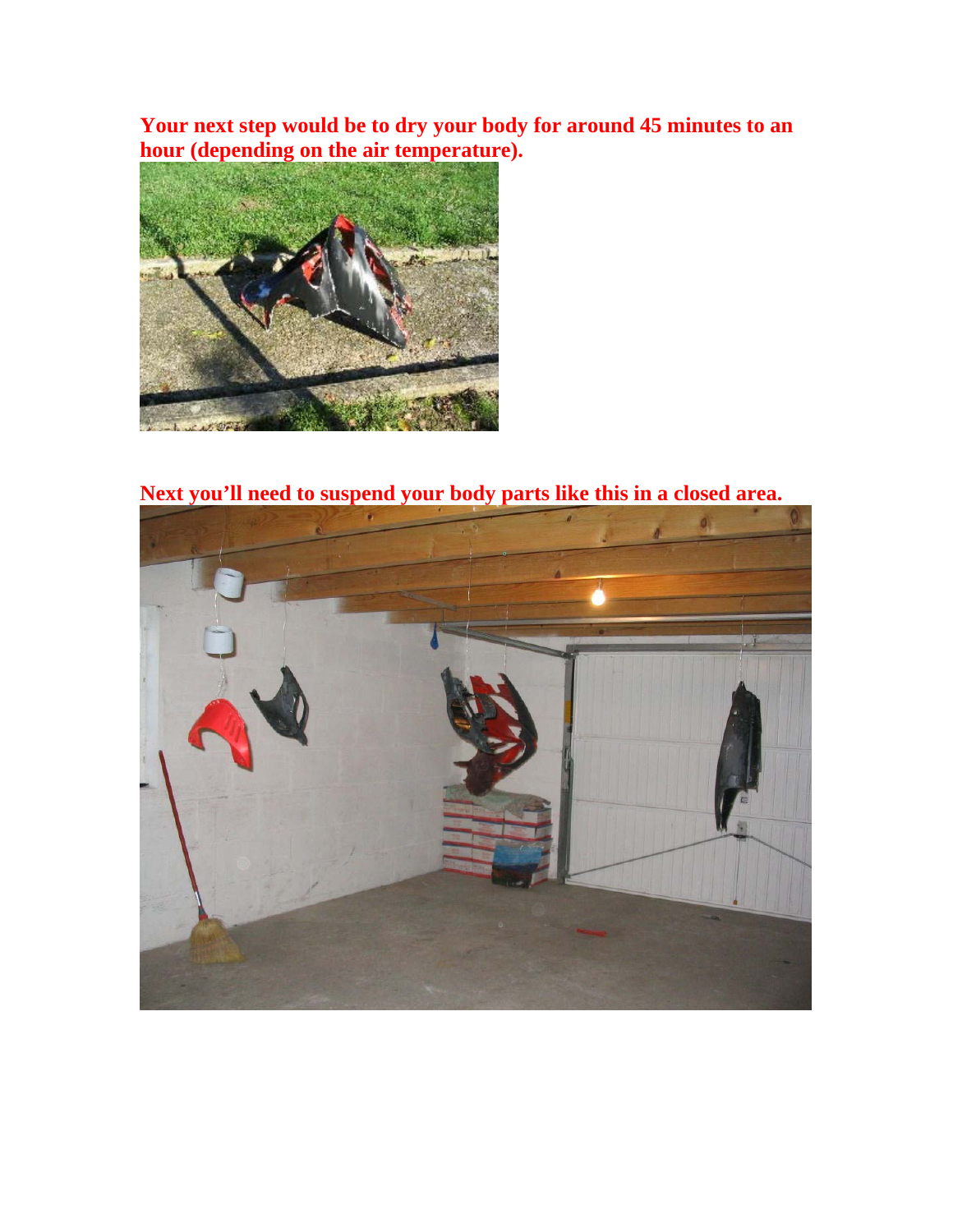**This is the color that I will use, a blue metallic. You can see that you also need primer and clear gloss to do a good job.** 



## **Put the primer on first. Stay about 2 feet away from the body. Wait 10 minutes between coats (2 or 3 coats will be needed)**

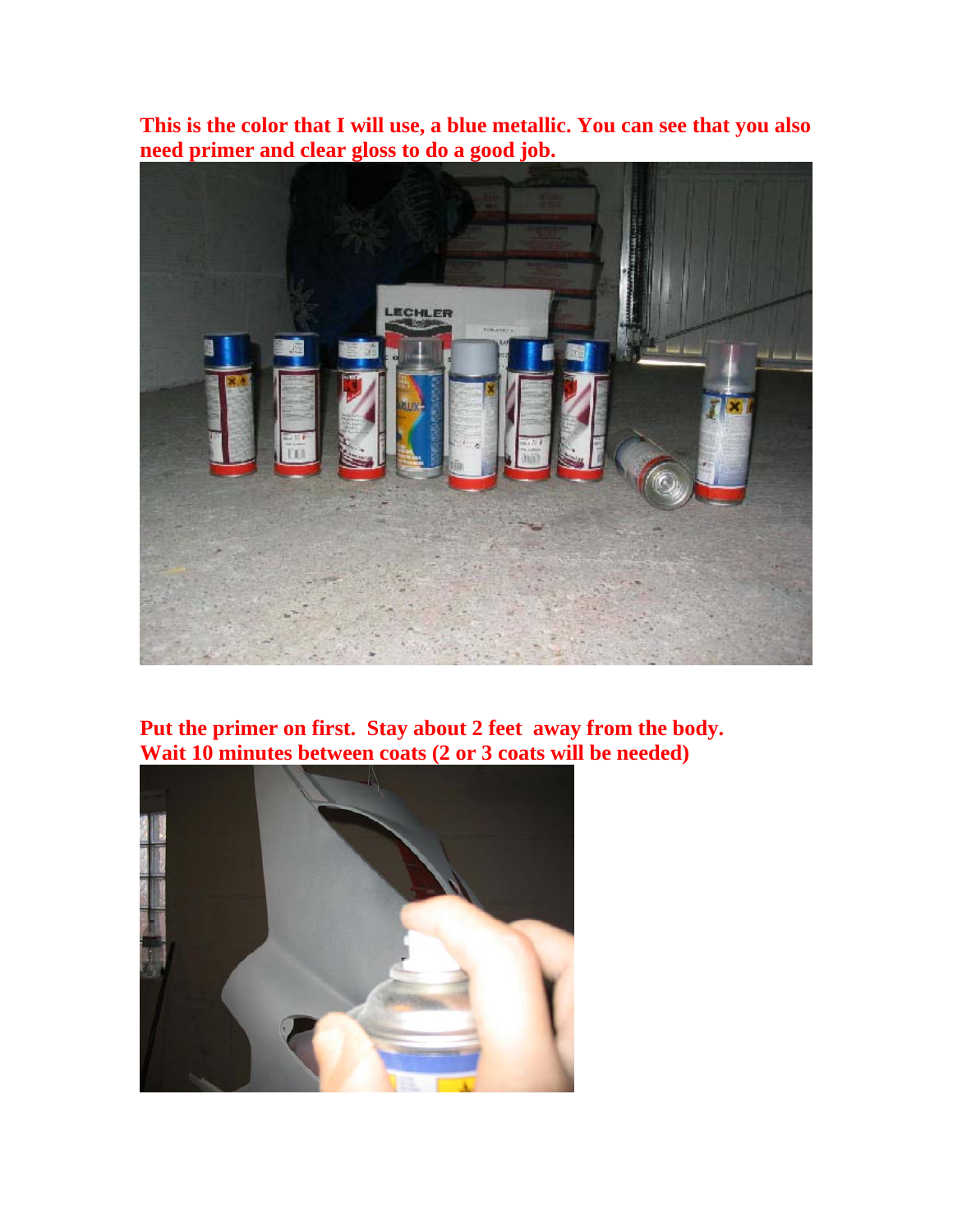**After the final coat, wait an extra 15-20 minutes. Lightly sand as needed (to make a smooth surface) and apply your chosen paint.** 



**This is what I get after my first coat. Don't forget to shake often so that the paint flows smoothly. Wait around 10 minutes between coats.**

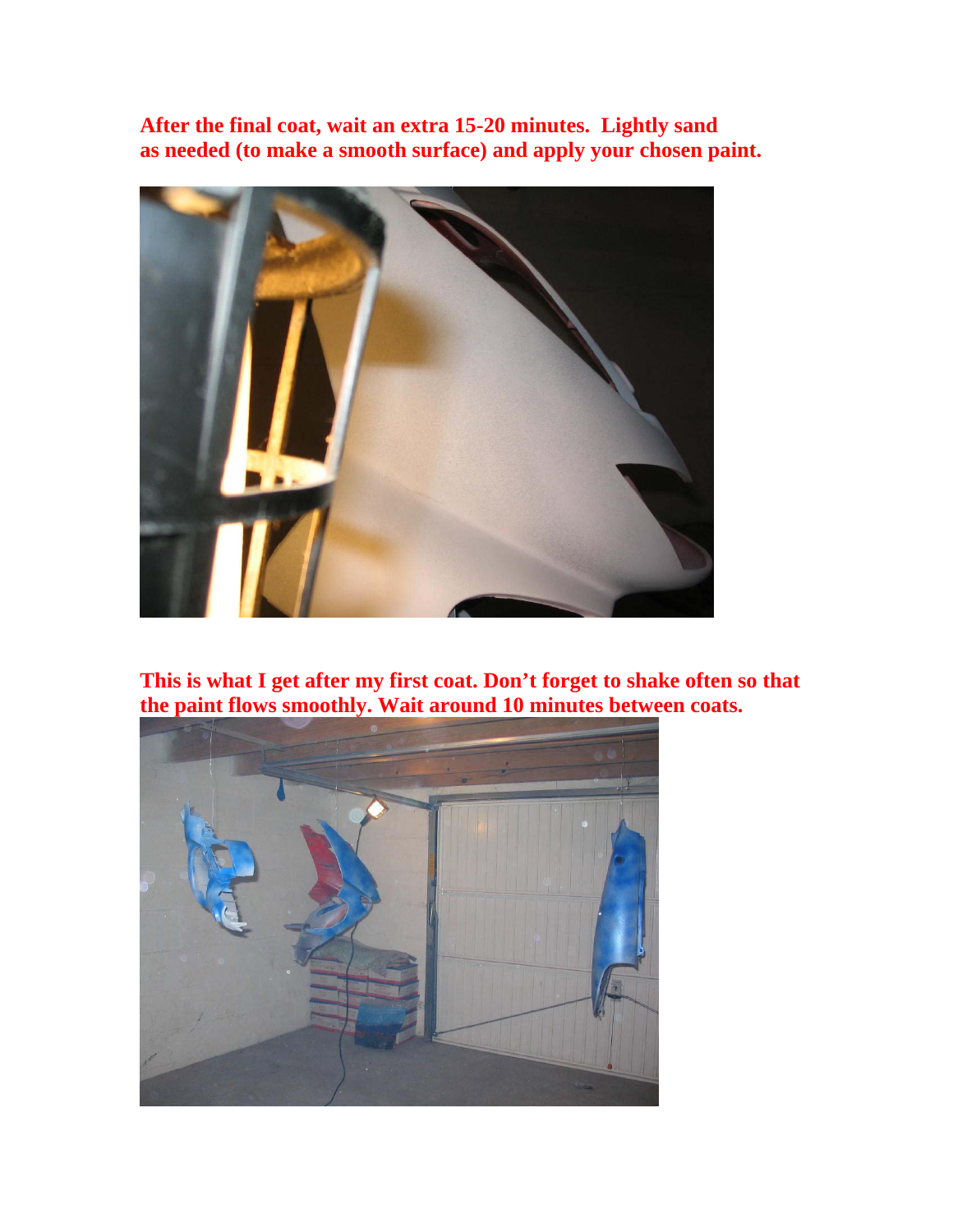

**After 3 coats this is what I get. Let dry and lightly sand as needed.**

**After applying 3-5 coats, you should get a nice uniform finish.**